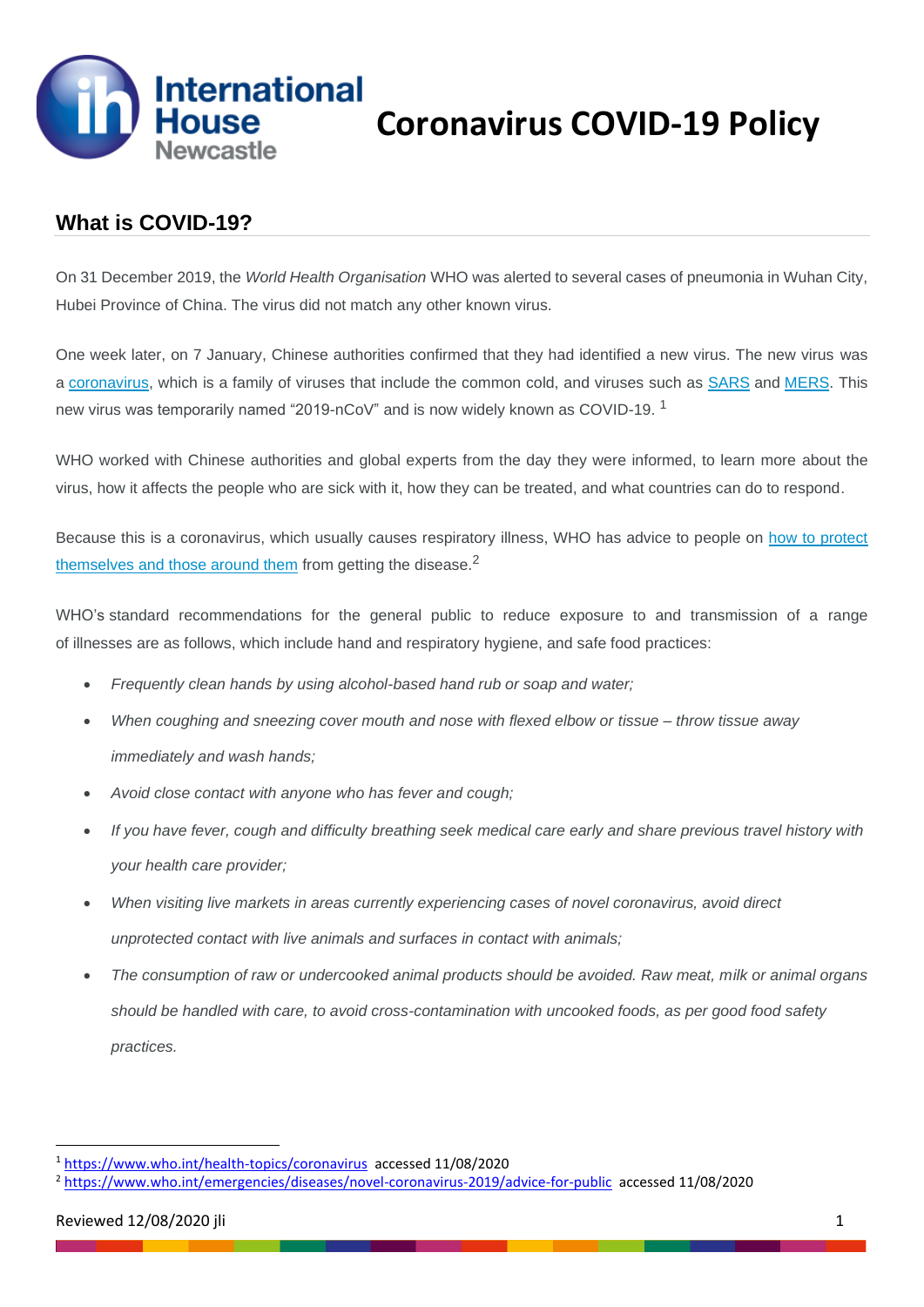

## **How are people infected?**

While animals are believed to be the original source, the virus spread is now from person to person (human-tohuman transmission). There is not enough epidemiological information at this time to determine how easily this virus spreads between people, but it is currently estimated that, on average, one infected person will infect between two and three other people.

The virus seems to be transmitted mainly via small respiratory droplets through sneezing, coughing, or when people interact with each other for some time in close proximity (usually less than one metre). These droplets can then be inhaled, or they can land on surfaces that others may come into contact with, who can then get infected when they touch their nose, mouth or eyes. The virus can survive on different surfaces from several hours (copper, cardboard) up to a few days (plastic and stainless steel). However, the amount of viable virus declines over time and may not always be present in sufficient numbers to cause infection.

The incubation period for COVID-19 (i.e. the time between exposure to the virus and onset of symptoms) is currently estimated to be between one and 14 days.

We know that the virus can be transmitted when people who are infected show symptoms such as coughing. There is also some evidence suggesting that transmission can occur from a person that is infected even two days before showing symptoms; however, uncertainties remain about the effect of transmission by asymptomatic persons.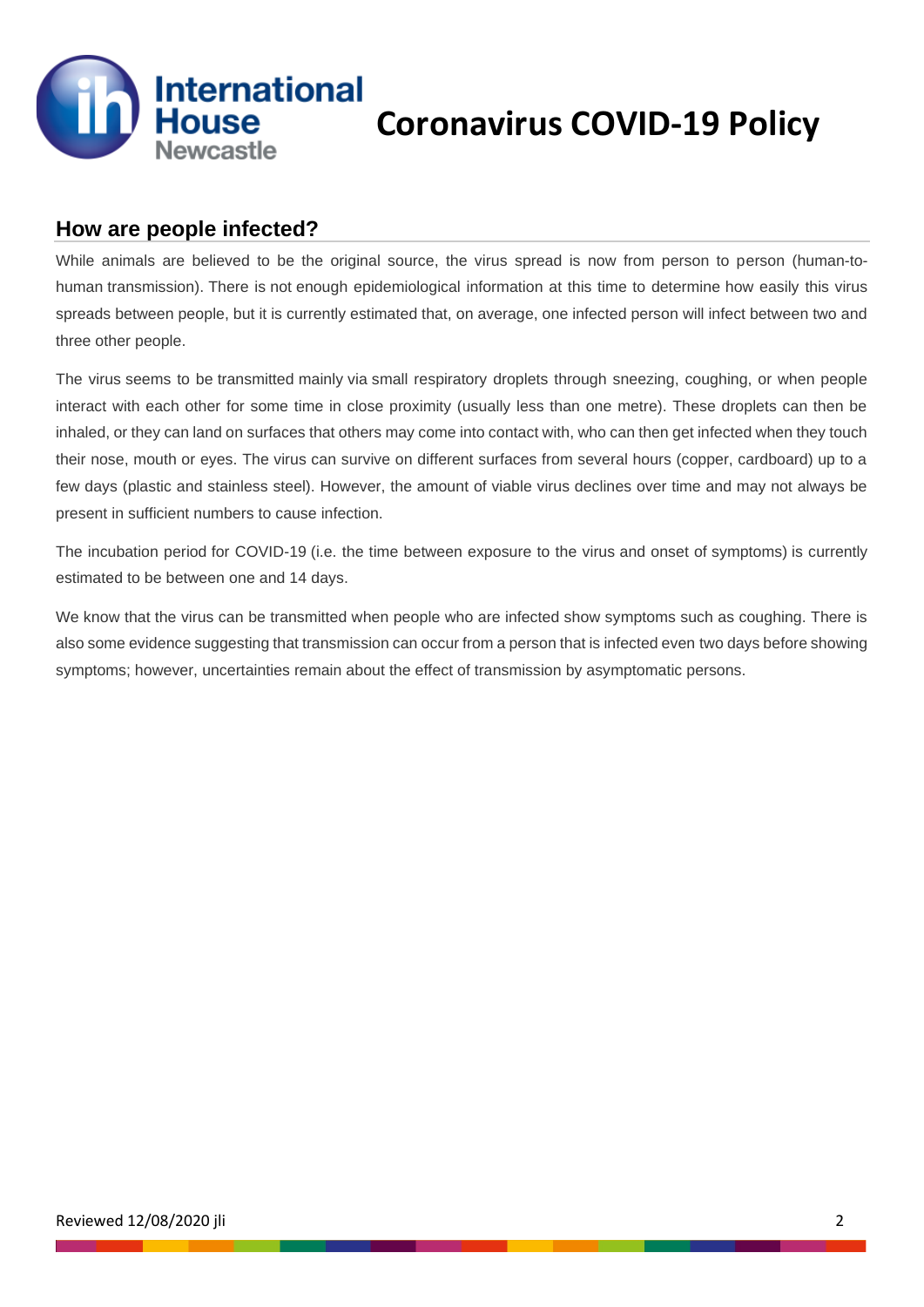

## **The illness in people**

Symptoms of a coronavirus infection usually start up to 14 days after catching the infection.

#### Most people with the virus have had a fever, a cough and problems breathing. A few people have been severely ill.

The infectious period may begin one to two days before symptoms appear, but people are likely most infectious during the symptomatic period, even if symptoms are mild and very non-specific. The infectious period is now estimated to last for 7-12 days in moderate cases and up to two weeks on average in severe cases. Preliminary data from the EU/EEA (from the countries with available data) show that around 20-30% of diagnosed COVID-19 cases are hospitalised and 4% have severe illness. Hospitalisation rates are higher for those aged 60 years and above, and for those with other underlying health conditions.

## **Treatment**

There is no specific treatment or vaccine for this disease.

Healthcare providers are mostly using a symptomatic approach, meaning they treat the symptoms rather than target the virus, and provide supportive care (e.g. oxygen therapy, fluid management) for infected persons, which can be highly effective.

In severe and critically ill patients, a number of drugs are being tried to target the virus, but the use of these need to be more carefully assessed in randomised controlled trials. Several clinical trials are ongoing to assess their effectiveness but results are not yet available.

As this is a new virus, no vaccine is currently available. Although work on a vaccine has already started by several research groups and pharmaceutical companies worldwide, it may be many months or even more than a year before a vaccine has been tested and is ready for use in humans.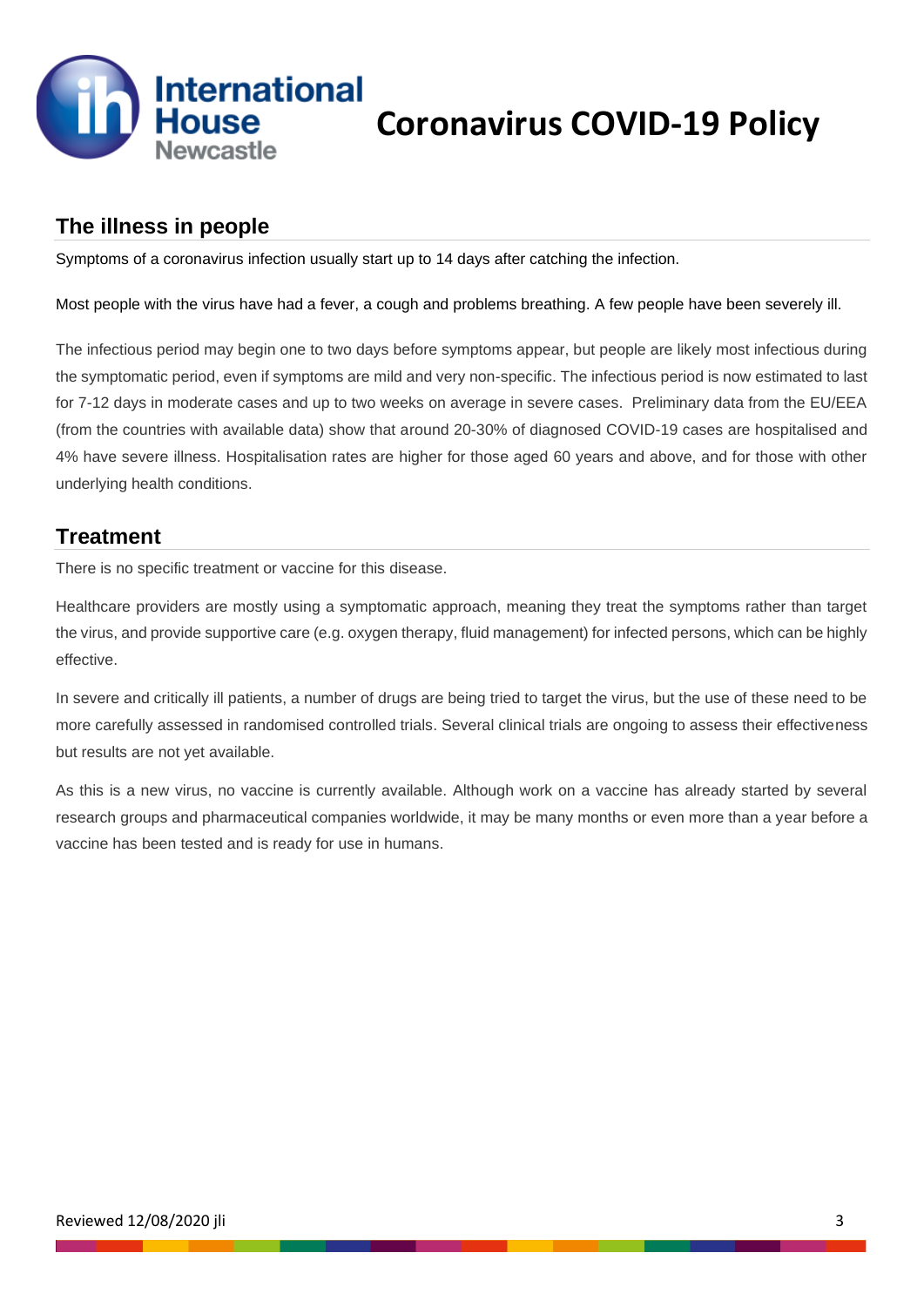

# **Advice for the public**

You can reduce your chances of being infected or spreading COVID-19 by taking some simple precautions:

- Regularly and thoroughly clean your hands with an alcohol-based hand rub or wash them with soap and water. Why? Washing your hands with soap and water or using alcohol-based hand rub kills viruses that may be on your hands.
- Maintain at least 1 metre (3 feet) distance between yourself and others. Why? When someone coughs, sneezes, or speaks they spray small liquid droplets from their nose or mouth which may contain virus. If you are too close, you can breathe in the droplets, including the COVID-19 virus if the person has the disease.
- Avoid going to crowded places. Why? Where people come together in crowds, you are more likely to come into close contact with someone that has COVID-19 and it is more difficult to maintain physical distance of 1 metre (3 feet).
- Avoid touching eyes, nose and mouth. Why? Hands touch many surfaces and can pick up viruses. Once contaminated, hands can transfer the virus to your eyes, nose or mouth. From there, the virus can enter your body and infect you.
- Make sure you, and the people around you, follow good respiratory hygiene. This means covering your mouth and nose with your bent elbow or tissue when you cough or sneeze. Then dispose of the used tissue immediately and wash your hands. Why? Droplets spread virus. By following good respiratory hygiene, you protect the people around you from viruses such as cold, flu and COVID-19.
- Stay home and self-isolate even with minor symptoms such as cough, headache, mild fever, until you recover. Have someone bring you supplies. If you need to leave your house, wear a mask to avoid infecting others. Why? Avoiding contact with others will protect them from possible COVID-19 and other viruses.
- If you have a fever, cough and difficulty breathing, seek medical attention, but call by telephone in advance if possible and follow the directions of your local health authority. Why? National and local authorities will have the most up to date information on the situation in your area. Calling in advance will allow your health care provider to quickly direct you to the right health facility. This will also protect you and help prevent spread of viruses and other infections.
- Keep up to date on the latest information from trusted sources.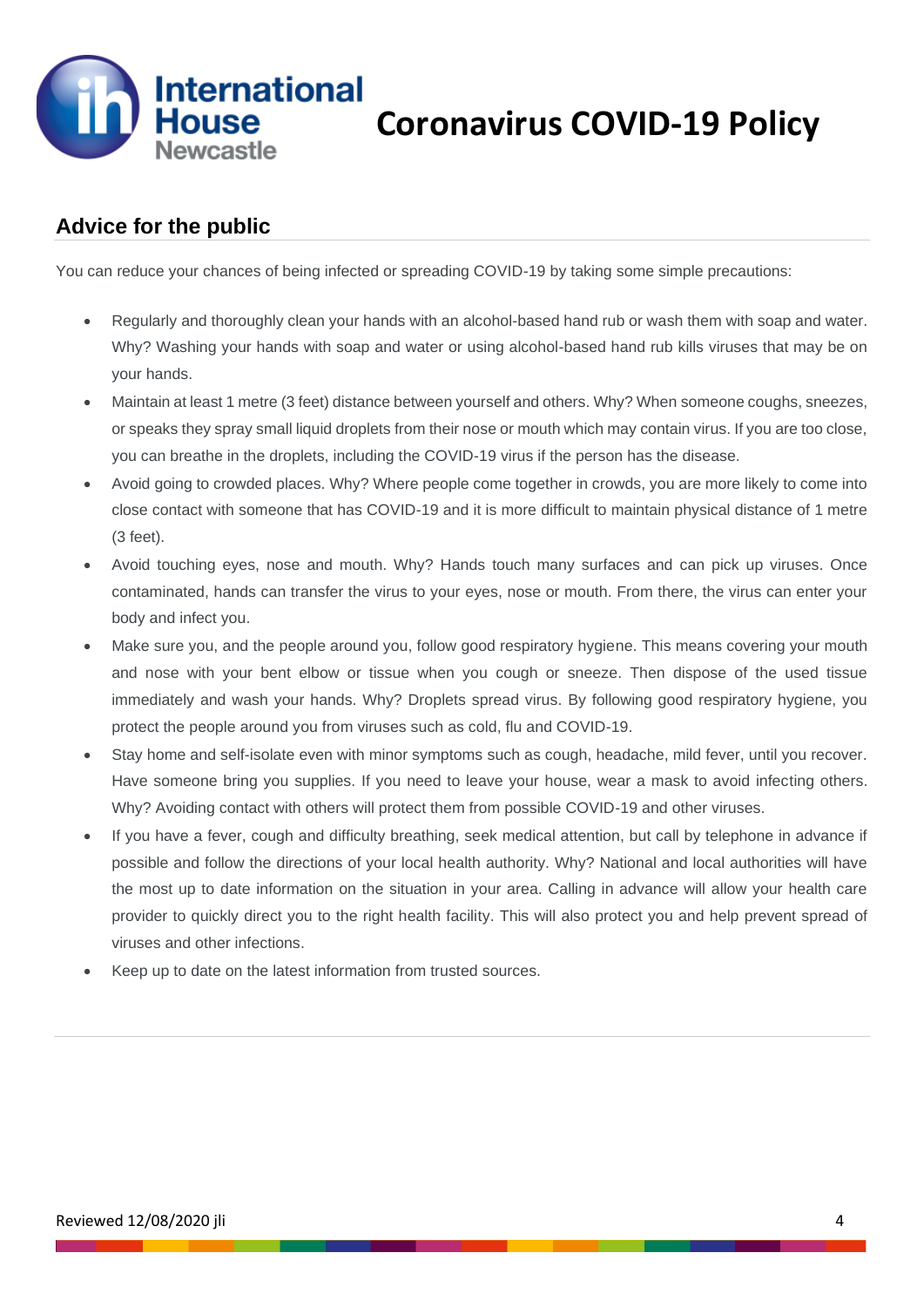

## **Prevention**

- **Check travel advisories (restrictions)** travel advisories will be highlighted on the specific [destination](https://www.fitfortravel.nhs.uk/destinations) pages of fit for travel under outbreak information and on the foreign and [commonwealth](https://www.gov.uk/foreign-travel-advice) office website.<sup>3</sup>
- **Be prepared** Before you travel seek advice from your healthcare practitioner to ensure that any necessary vaccinations and antimalarial tablets (if required) can be arranged. Do this well in advance if possible (at least 4 weeks) as courses of vaccines may take time. There is no vaccine available at present to protect against a novel coronavirus. This is also a good opportunity to discuss other travel health issues.
- **Always ensure you have health insurance cover** Travel insurance is essential and must cover medical evacuation and repatriation in the event that you become unwell and have to be transported home.
- **Hand washing.** Frequent and careful hand washing is one of the most important ways of preventing the spread of infection. If soap, clean water and towels are not available, alcohol hand rub can be used. Avoid touching your eyes, nose or mouth unless your hands are clean.
- **Avoid close contact** with people who appear unwell and their personal items.
- **Avoid contact with animals, poultry** (chickens, ducks, geese, pigeons, quail) or wild birds, and the places where they are present, for example, bird/animal markets, commercial or backyard farms. Also avoid contact with sick or dead animals or birds.
- **Do not eat uncooked or undercooked poultry or meat.** All meat and poultry, including eggs must be thoroughly cooked.
- If you become unwell with a fever, cough or difficulty with breathing, promptly seek out medical attention.

<sup>3</sup> <https://www.gov.uk/foreign-travel-advice> accessed 11/08/2020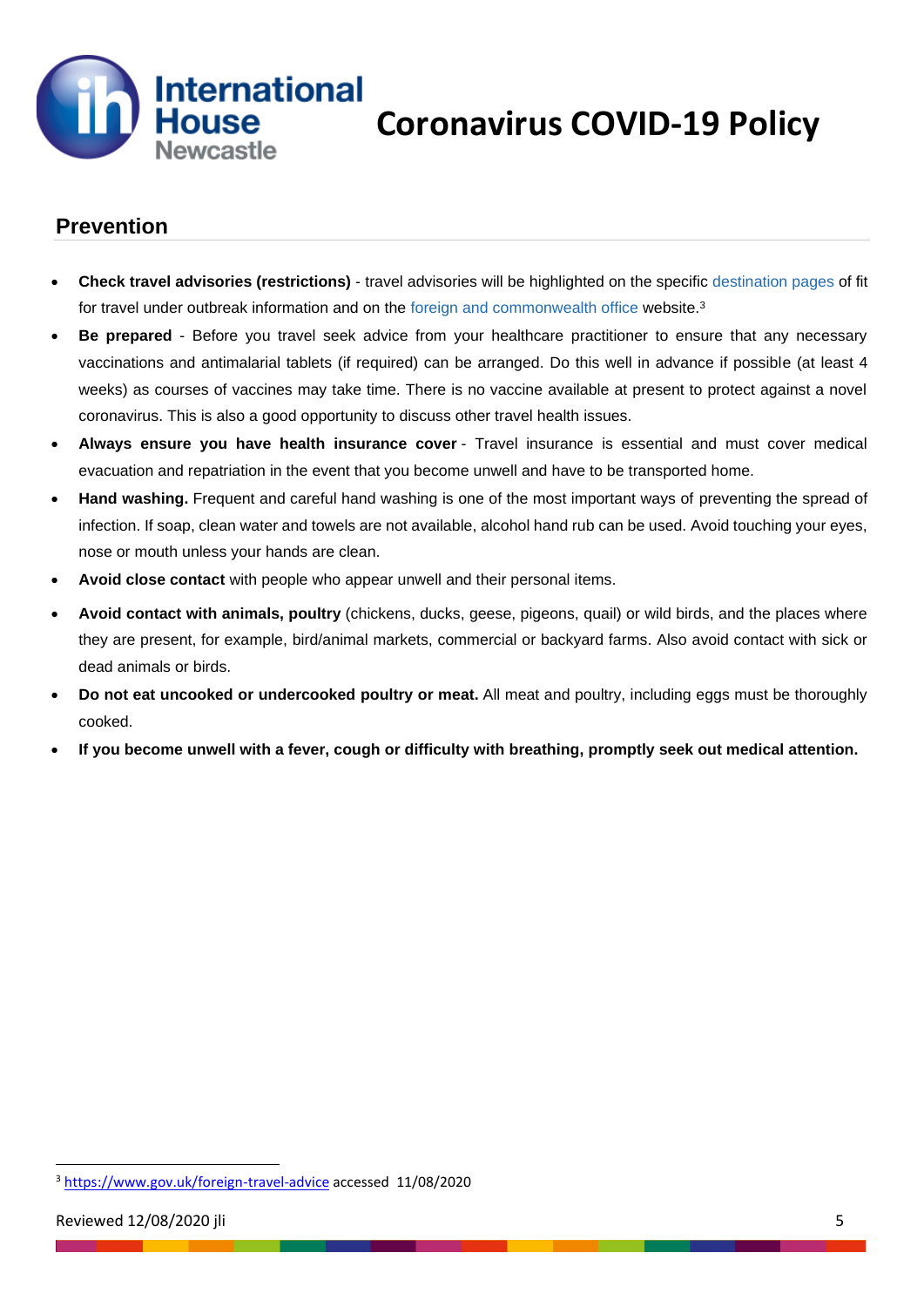

## **Public Health England – UK Government Guidance**

*The guidelines for Stay-at Home<sup>4</sup> (self-isolation) situations are available from Public Health England in several languages other than English, including Arabic, Chinese, French, Portuguese and Polish.*

#### **The main messages of the latest advice are:**

If you have [symptoms](https://www.gov.uk/government/publications/covid-19-stay-at-home-guidance/stay-at-home-guidance-for-households-with-possible-coronavirus-covid-19-infection#symptoms) of COVID-19 however mild, you **must self-isolate for at least 10 days** from when your symptoms started. You should **arrange to have a test** to see if you have COVID-19 – go to [testing](https://www.nhs.uk/conditions/coronavirus-covid-19/testing-for-coronavirus/) to arrange. **Do not go to a GP surgery, pharmacy or hospital.**

If you are not experiencing symptoms but have tested positive for COVID-19 you also must self-isolate for at least 10 days, starting from the day the test was taken. If you develop symptoms during this isolation period, you must restart your 10-day isolation from the day you develop symptoms.

After 10 days, if you still have a temperature you should continue to self-isolate and seek medical advice. You do not need to self-isolate after 10 days if you only have a cough or loss of sense of smell or taste, as these symptoms can last for several weeks after the infection has gone.

If you live with others, all other household members must stay at home and not leave the house for 14 days. The 14 day period starts from the day when the first person in the household became ill or if they do not have symptoms, from the day their test was taken. If anyone else in the household starts displaying symptoms, they must stay at home for at least 10 days from when their symptoms appear, regardless of what day they are on in their original 14-day isolation period. The ending isolation section below has more information.

If you have [symptoms,](https://www.gov.uk/government/publications/covid-19-stay-at-home-guidance/stay-at-home-guidance-for-households-with-possible-coronavirus-covid-19-infection#symptoms) try and stay as far away from other members of your household as possible. It is especially important to stay away from anyone who is clinically vulnerable or clinically extremely vulnerable with whom you share a household.

Reduce the spread of infection in your home by washing your hands regularly for 20 seconds using soap and water, or use hand sanitiser, and cover coughs and sneezes.

Consider alerting people who you do not live with and have had close contact within the last 48 hours to let them know you have [symptoms](https://www.gov.uk/government/publications/covid-19-stay-at-home-guidance/stay-at-home-guidance-for-households-with-possible-coronavirus-covid-19-infection#symptoms) of COVID-19.

<sup>4</sup> <https://www.gov.uk/government/publications/covid-19-stay-at-home-guidance> (accessed 11/08/2020)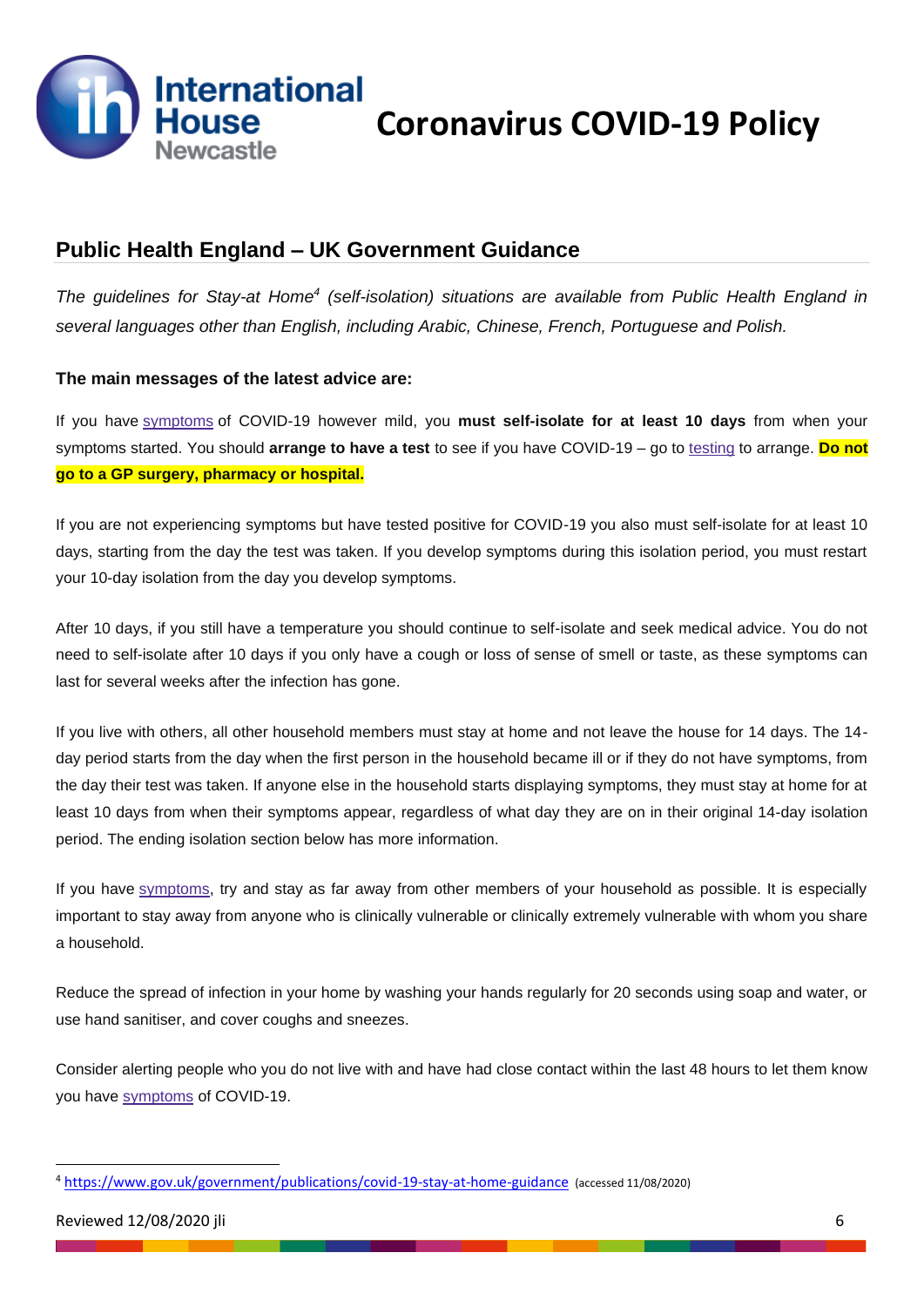**International** 

# **Coronavirus COVID-19 Policy**

Following a positive test result, you will receive a request by text, email or phone to log into the NHS Test and Trace service website and provide information about recent close contacts.

If you feel you cannot cope with your symptoms at home, or your condition gets worse, then use the [NHS](https://111.nhs.uk/) 111 [online](https://111.nhs.uk/) COVID-19 service. If you do not have internet access, call NHS 111. For a medical emergency dial 999.

If you develop COVID-19 [symptoms](https://www.gov.uk/government/publications/covid-19-stay-at-home-guidance/stay-at-home-guidance-for-households-with-possible-coronavirus-covid-19-infection#symptoms) again at any point after ending your first period of isolation (self or household) then you must follow the guidance on self-isolation again.

# **Arriving for study at IH Newcastle**

The current state of the [Covid-19 outbreak in the UK](https://www.gov.uk/guidance/coronavirus-covid-19-information-for-the-public) is updated regularly on the UK government website.<sup>5</sup>

The latest advice regarding [travellers entering the UK](https://www.gov.uk/uk-border-control) from various countries is also regularly updated on the UK government website.<sup>6</sup>

If you're a resident or visitor travelling to the UK from any country, you must [provide](https://www.gov.uk/provide-journey-contact-details-before-travel-uk) your journey and contact details in accordance with UK Border (immigration) instructions. If you do not do this before you arrive it might take you longer to enter the UK.

# **If students need to self-isolate (quarantine)**

If you need to self-isolate, please [inform the school,](mailto:info@ihnewcastle.com) and you will be sent a message with a link to guidance and the arrangements for your online classes, if you are feeling well enough to attend these while you are away from school.

## **Safety in the school environment**

Continued safety for all our students and staff is important to us, so much research, thought and planning has gone into the adjustments made throughout the school in response to the Covid-19 situation. Appropriate risk assessments have been drawn up, and students have access to clear information to help them to [study safely.](https://www.ihnewcastle.com/uploads/faqs-v1-aug-2020.pdf)<sup>7</sup>

<sup>5</sup> <https://www.gov.uk/guidance/coronavirus-covid-19-information-for-the-public> accessed 11/08/2020

<sup>6</sup> [https://www.gov.uk/uk-border-control accessed 11/08/2020](https://www.gov.uk/uk-border-control)

<sup>7</sup> [https://www.ihnewcastle.com/uploads/faqs-v1-aug-2020.pdf accessed 11/08/2020](https://www.ihnewcastle.com/uploads/faqs-v1-aug-2020.pdf%20accessed%2011/08/2020)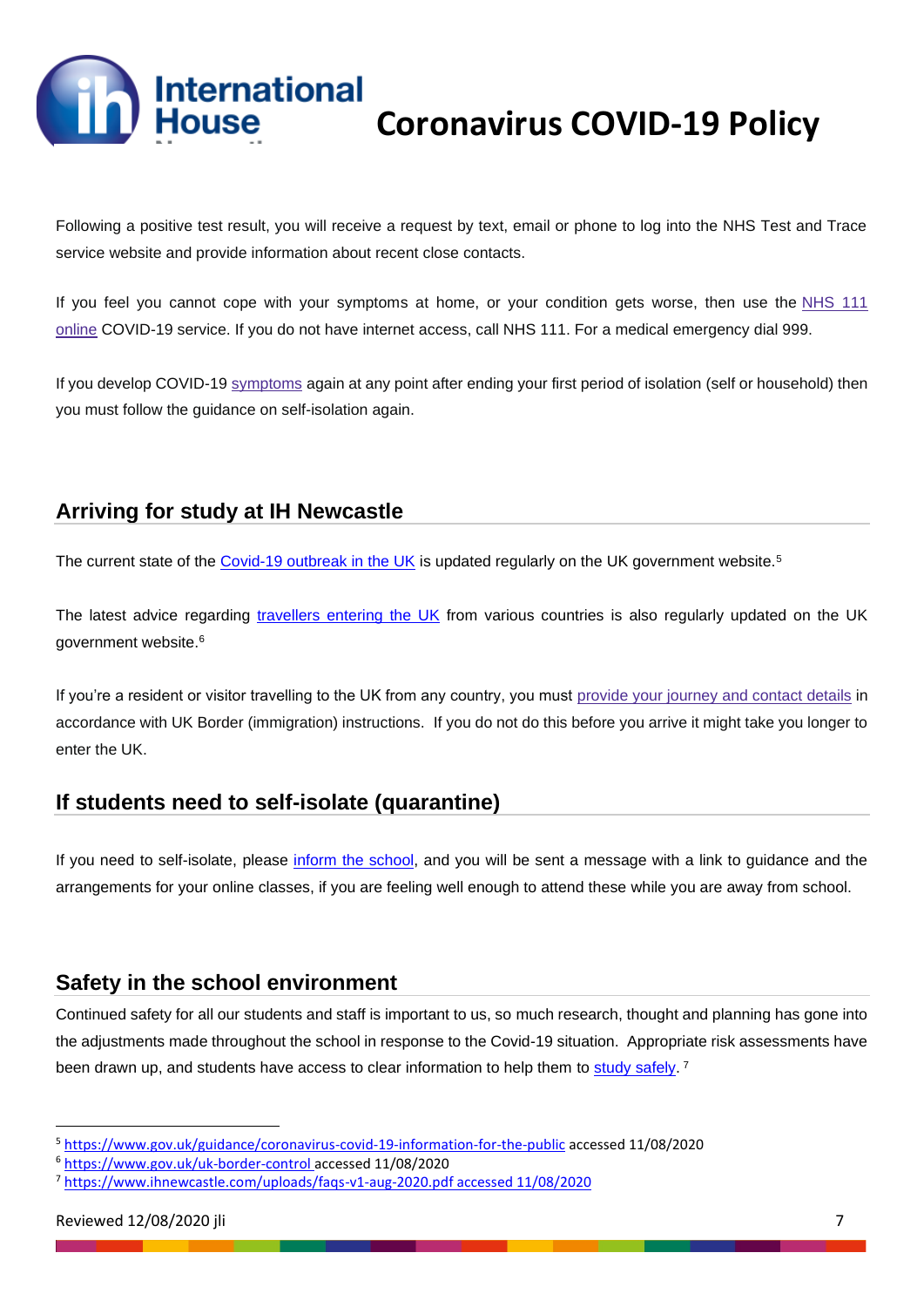

## **Current situation**

## **For** *International House Newcastle's* **staff and student population, the risk from COVID-19 is no higher than that for the rest of the UK.**

In accordance with government public health guidance, and after having suspended face to face classes for almost 6 months, the directors decided that the time and circumstances are now right for re-opening the school.

In the interim, the range of online lessons offered have become more varied and sophisticated, and our students benefited greatly from being able to continue productive study while all else had ground to a halt! The online options will therefore continue and all students enrolled on courses will have access to the excellent course materials and provision for online classroom interaction with their teachers and classmates whenever circumstances dictate.

The staff here want to help students to reach their original study and life goals, despite concerns about the virus. In response to this, the school continues to provide extra training to teachers, to help them to deliver excellent classes online. The **[IHNOnline](https://www.ihnewcastle.com/online-courses)** options involve syllabus course work and scheduled full class interaction as well as weekly sessions of 1:1 tuition and tutorial time with the teaching staff.

Regular school updates are prepared and posted via IH Hub, our website and school's other social media channels.